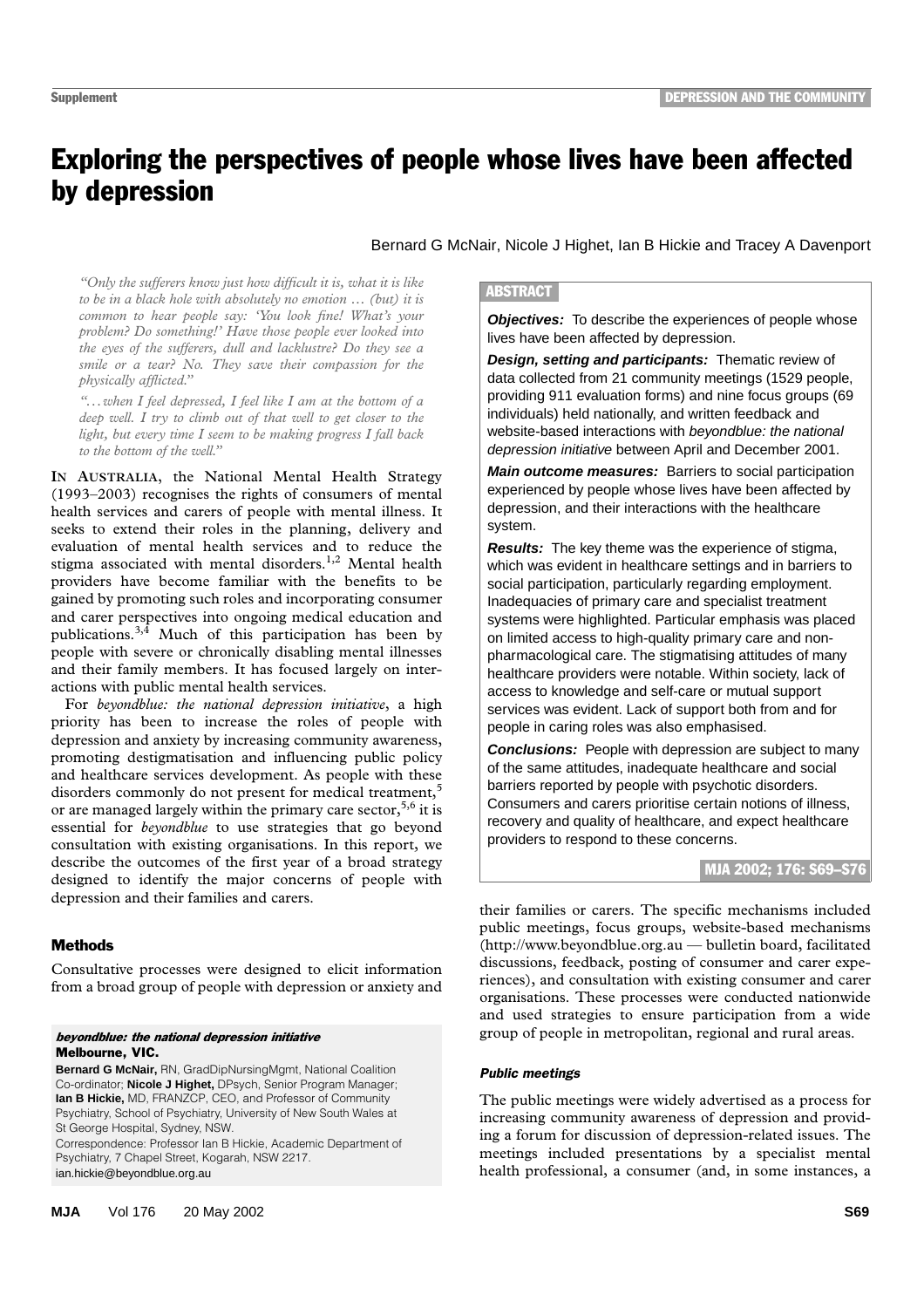carer) and a general practitioner, and a period for extensive discussion. Each major issue raised during the open feedback session was recorded electronically and displayed to the audience. At the conclusion of each meeting, evaluation forms were distributed requesting demographic information, ratings of the session and general comments. People were also encouraged to provide further feedback via the *beyondblue* website. There was no specific emphasis in the eliciting of negative or positive responses from participants; rather, we aimed to provide a mechanism to voice publicly the experiences of people whose lives had been affected by depression. Several consumers and carers were asked to prepare short pieces for this report (Appendix).

# *Website and written feedback*

The *beyondblue* website was launched in April 2001 and includes a bulletin board focusing on key issues such as "experiences with antidepressant drugs" and "experiences with psychological treatments". The aim was to encourage the personal description of experiences and views on these topics, thereby enabling consumers and carers to report directly their narratives and perspectives.

Additionally, a large amount of written material had been received by *beyondblue* from individuals as well as organisations. Key perspectives have been included in the discussion presented here.

#### *Focus groups*

Focus groups were designed to enable in-depth discussion of key themes with smaller groups of participants. Participants for the focus groups were recruited via prior participation in community meetings, contact with the website, written contact with *beyondblue*, or participation in a current consumer or carer organisation. The recruitment process emphasised the representation of people from a variety of sources. Priority was given to participants who had recovered and resumed social and occupational roles. There was a deliberate attempt to limit the number of participants who had chronic or severe illnesses or who had ongoing high levels of use of specialist services. Most participants were consumers with experiences of both the primary and secondary healthcare systems. Carers, and consumers who were also carers, were also specifically recruited. For each focus group, 7–9 people were contacted to obtain 6–8 participants (allowing for non-attendance) per group. Participants were paid a nominal fee for their time.

The focus groups were conducted by one facilitator (B G McN) and followed a structured format. Four stem questions emphasising the ongoing difficulties faced by consumers and carers were used:

- How would you describe the impact of depression and/or anxiety on you and your family?
- What factors make this experience worse than it may already be?
- What factors would make it less severe?
- What do you consider to be the main areas of need for persons who experience depression and their families?

There were no specific questions designed to elicit positive experiences. The responses from the focus groups were collated by the facilitator from transcripts of audio recordings or notes taken by a scribe or the facilitator during the focus group sessions. These were later subjected to thematic analysis by the facilitator and an independent psychologist (N J H) with experience in conducting this type of analysis.

# **Results**

# *Public meetings*

#### *Participants*

Twenty-one public meetings (1529 participants; mean attendance, 73; range, 20–200) were held in a wide range of metropolitan (12 meetings; 894 participants [58%]), regional (6 meetings; 409 participants [27%]) and rural (3 meetings; 226 participants [15%]) settings across Australia. Formal evaluation forms were returned by 911 (60%) participants (603 [66%] females; 53 [6%] aged 15–24; 380 [42%] aged 25–44; 410 [45%] aged 45–64; 60 [7%] aged 65 years or older). Although the numbers of participants who were consumers, family members, carers, healthcare professionals or interested community members were not recorded, discussions indicated that a wide range of participants attended, some of whom had current or past experiences with depression (directly or indirectly) of varying severities.

#### *Themes*

The key themes largely concerned healthcare services and responses of the wider community. Consumers and carers who related their experiences in these public settings commented directly on the personal relief associated with such disclosure. The value of such personal experiences for increasing community awareness and respect for people whose lives are affected by depression was also rated highly by the wider audience. Common themes are listed in Box 1.

In regional and rural settings, important healthcare service differences included the relative or absolute unavailability of specialist services and, in smaller centres, lack of access to GPs. The critical role of GPs in mental healthcare was more openly accepted in these communities. By contrast, in metropolitan areas, the barriers to specialist services were largely related to cost, and the central role of GPs was more frequently questioned.

The issues related to stigma were viewed somewhat differently in rural settings. While the difficulties of living with a mental disorder within a small community were highlighted, so too were the opportunities for a more cohesive and coordinated community response. The larger size of the audiences in small rural centres and the attendance of local politicians and dignitaries were notable. The impact of youth suicide on the local community was more openly recognised.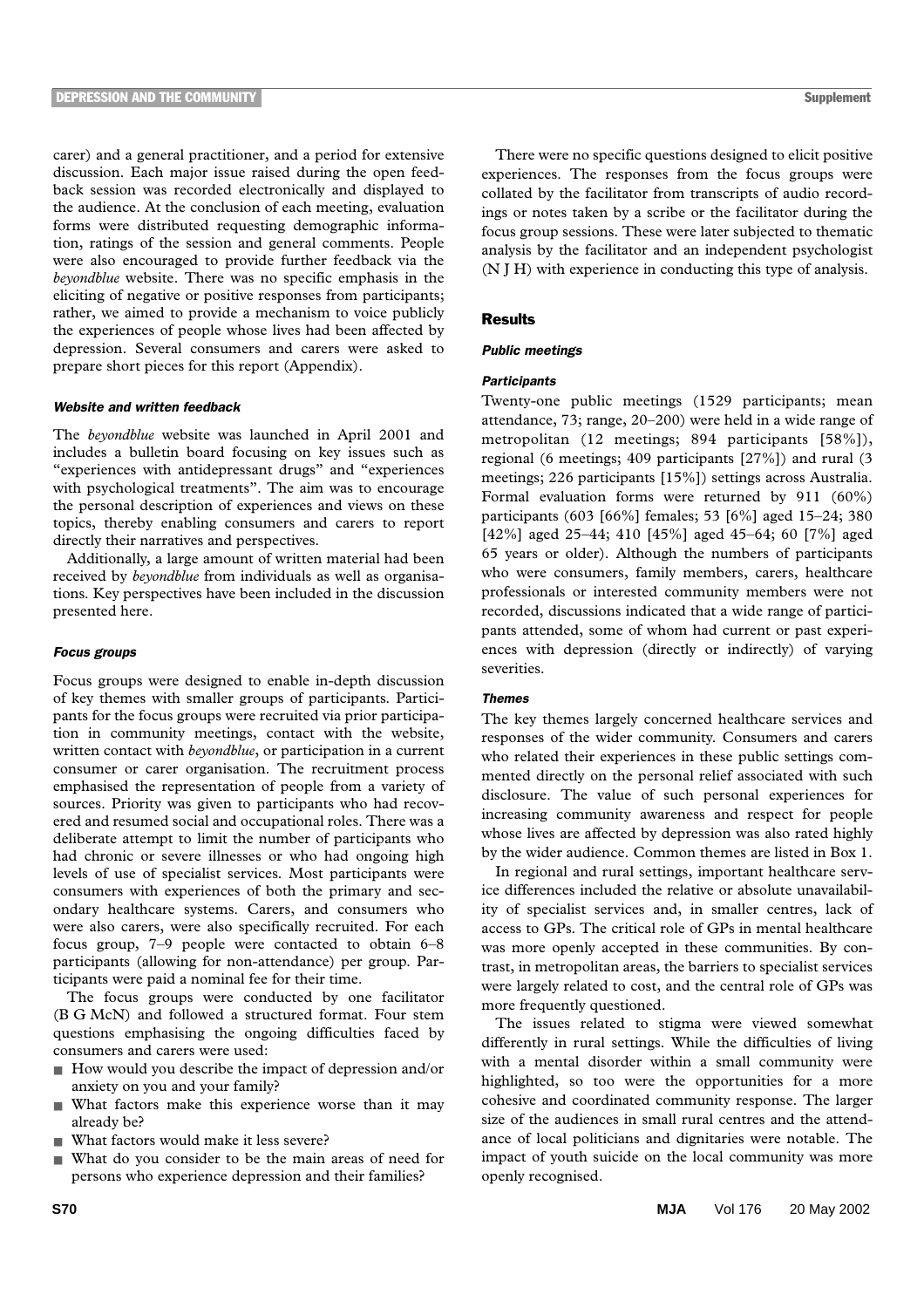# *Website and written feedback*

This mechanism provided both brief and detailed responses. Most of this material detailed personal experiences, but some included lengthy critiques of *beyondblue* or the "medical model" of mental illness. Others provided detailed information that proved invaluable in taking forward issues such as exclusion in insurance or overt barriers to care within specific healthcare systems.

# *Focus groups*

Nine focus groups were conducted during a seven-month period (69 participants; average group size, 7.6; range, 6–9; 49 [71%] female) in each State and Territory in Australia (two focus groups were held in Victoria). The response rate of people invited to take part was very high, with only two people declining for reasons other than availability on a particular night. In broad terms, the focus groups disclosed similar themes to the public meetings. However, the groups provided a more in-depth level of understanding of the difficulties faced by consumers and carers. Key themes are detailed below. Direct quotes have been augmented by other written material.

# *Themes*

**Consequences of stigma and lack of awareness of depression as an illness:** The personal, family, social, occupational and health consequences of the ongoing stigma associated with even common forms of mental illness, such as depression and anxiety, were highlighted. The inability of family members to appreciate the experiences of people with depression was emphasised. Family members, like members of the wider community, may not believe or understand that depression is an illness. Rather, they tend to see depression as normal sadness, a transient response to difficult circumstances or a self-correcting period of psychological distress. Such attitudes result in unhelpful comments such as "just pull your socks up" or "just put some lippy on, love". Consequently, such attitudes often prevent the establishment of an empathic or supportive home environment. As people with depression withdraw from the wider world, they become more reliant on family and close friends.

"I really don't have anyone who understands. My great boyfriend of the last four years just doesn't understand depression. He thinks I'm just sad."

"My family and friends didn't understand, or didn't want to know, one or the other."

"I have only told my family in the last month, and got the exact response I expected from my mother. I was told I should work through it."

"I wanted my partner to call the doctor but he was embarrassed and said there was nothing he could do."

Specifically, the absence of any medical sign of illness was likely to contribute to a reluctance to accept depression as "real". Consequently, community responses rarely indicated that persons with depression were accepted as being ill.

#### 1: Common themes arising in the public meetings

**For healthcare services:**

- difficulty accessing family doctors with time, skill or commitment to mental health services;
- difficulty accessing specialist care for assessment or ongoing specific treatments;
- difficulty accessing non-pharmacological forms of care;
- difficulty accessing reliable and useful information about treatments provided (notably antidepressant drugs);
- lack of effective responses of healthcare services to emergency situations;
- lack of respect for concerns of carers;
- lack of continuity of care within healthcare services; ■ lack of coordination of medical and psychological aspects of care;
- lack of availability and professional support for self-help and other non-professional care organisations;
- financial costs associated with accessing quality care; and
- over-reliance on a highly "medical" model of illness and recovery.

**For barriers to wider social participation:**

- stigma associated with even simple forms of depression or anxiety;
- overt and covert discrimination in the workplace;
- exclusion by the insurance industry; and

■ difficulties in families who do not accept mental illness in a family member.

"How often do you see flowers and chocolates brought into a psychiatric ward?"

"Friends don't understand. They don't visit when I'm in hospital and they assume that I don't want to socialise."

In turn, depression was still largely perceived as personal inadequacy rather than an illness.

"Physical illness happens to me, but depression is perceived to be a weakness within me."

"Anything to do with the mind is about who you are that promotes the stigma."

The impact of stigma was often seen in attitudes towards seeking medical care or continuing appropriate treatments.

". . . took a *lot* to finally talk to my GP about the fact that I was depressed. Before, I only went to the GP when I was able to be 'up' for her."

"I've had insensitive doctors give me the 'no pain no gain' speech so many times it makes me puke!"

The stigma experienced by people taking medications was particularly severe and a strong pressure existed (even from family members) to discontinue treatment.

"Very reluctant to mention to anyone that I am on antidepressant medication. There is still a very high stigma attached."

"I ran out of my tablets and was just too depressed to be bothered to go out and get any more and also, to be truthful, I felt angry because I was on them . . ."

"I'm a bit, no a lot, concerned that I am going to take this drug for a long time. Makes me feel pathetic that I require a chemical to stay out of the black."

**Unmet needs in healthcare settings:** A fundamental lack of understanding was also felt to be characteristic of healthcare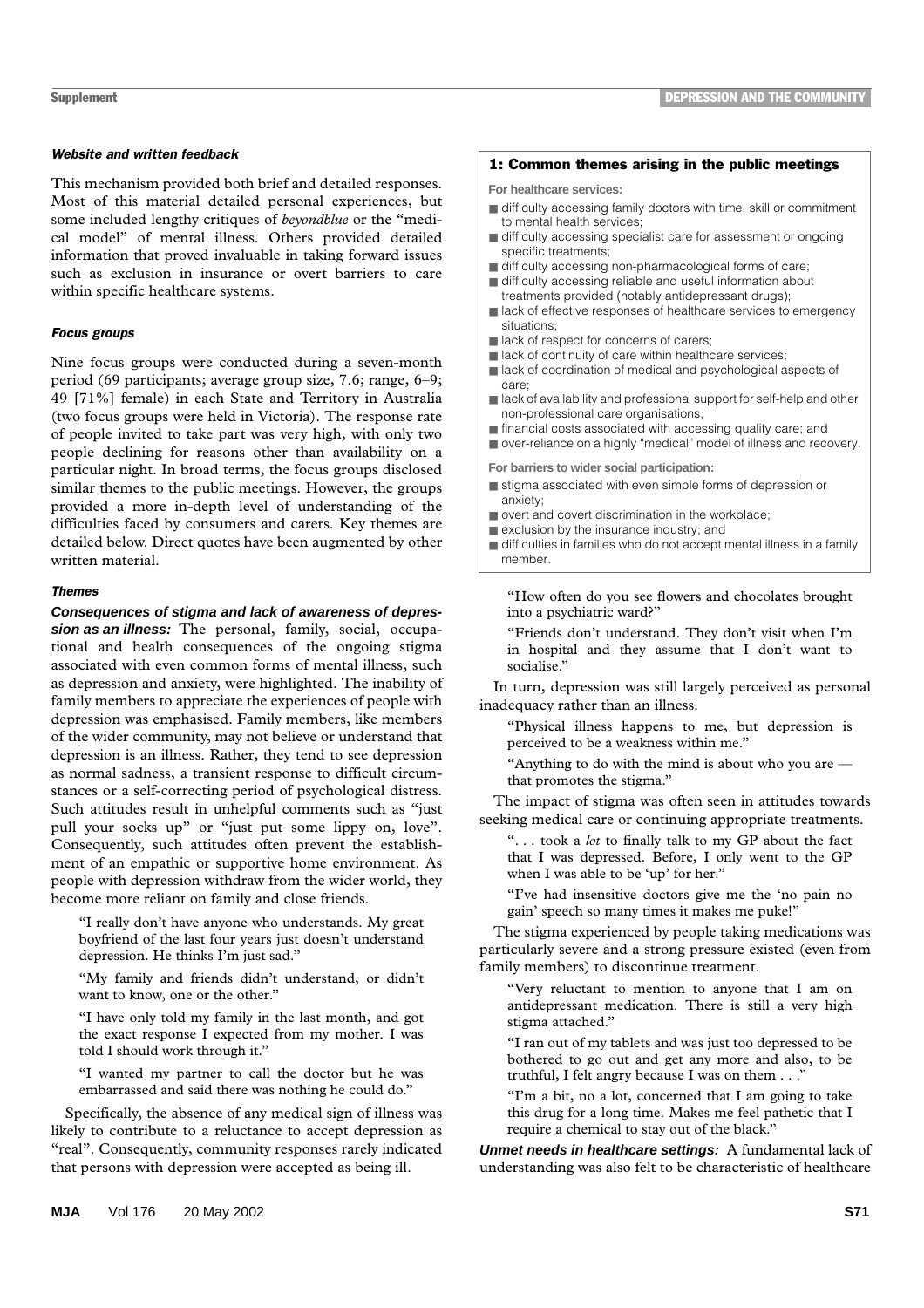providers. Consumers faced significant frustrations when they presented their deeply personal experiences to healthcare professionals.

"Depression for one person is not the same as depression for another  $-$  they just can't all give the same treatment for everyone all the time."

"I feel like my basic humanity has been denied."

This frustration was fuelled by encounters with a healthcare system that appeared poorly planned or unwilling to address the specific needs of people with depression.

"I feel like healthcare professionals are just in this to meet their needs, not mine."

"I now believe the health professionals do more to stigmatise the illness and they alien-

ate patients from loved ones, the people they need most."

As a result, the experience of seeking appropriate treatment was likened to a persistent battle both for consumers and carers.

> "The carers have to spend their time just trying to keep the peace."

Perhaps the greatest difficulties existed for people who had a dual role, being both a consumer and carer. Consumers who were also carers talked about the lack of credibility that they sometimes had with healthcare professionals when they ask for help for someone they were caring for.

> ". . . the double burden of being a consumer and carer can make me feel there is no end to the nightmare."

The lack of responsiveness of emergency services was frequently raised. For example, a man who had self-mutilated as a result of severe depression presented to a casualty department and was told by the triage nurse, "You'll have to wait, we only treat sick people here."

Most people's first contact with healthcare services was through their GP. While many reported positive responses, it was not uncommon for people to receive demeaning responses.

"I spoke to my GP about my feelings, but was assured that I didn't have postnatal depression. [I was told] I was just dealing with an unhappy baby and that anyone in my position would be feeling that way."

This sense of not being taken seriously was not limited to consumers, but was frequently reported by carers.

"I suffered two years of *hell* and when I consulted a GP I got no help. I lost my rights to depression and have become cynical of the medical profession . . . I wish someone had told me 'Don't let loved ones be treated for depression by health professionals that won't involve a family member'."

The burden of care was generally underestimated in caring for people with depression.

"No, I didn't suffer depression but my husband of 30 years did. In many ways I suffered more than him. He doesn't remember or believe he suffered depression."

"My fiancé became my carer. He would arrive home from work each day afraid he'd find me hanging somewhere, or in a pool of blood. He was the only thing that kept me alive and only just. He was the only person who supported me, carried me, throughout my illness."

**Discrimination in the workplace:** The inability or unwillingness to view depression as an illness has major repercussions in the workplace, resulting in overt and covert discrimination. Participants gave many examples of instances where they had informed their organisation of their depressive illness, resulting in an inability to get work, or then being undermined and unable to

get promotions.

"If you tell someone you've got a problem, they wouldn't employ you. End of story. You are not qualified, you're overqualified, you're too old, you're too experienced."

> "I missed out on that promotion last year, I've missed out on one again last week, I've got to stand up and fight them. Mainly for me, and prove to them too that I might have a mental illness but I can still damn do the job!"

"At first I told one lie after another and in the end I

decided to come clean and tell the truth, so I told the truth and I've decided it's the worst thing I think I've ever done for future prospects in that company."

In addition there were also examples of consumers who had lost their jobs as a direct consequence of their depressive illness.

"I was asked to chart the days that I would be taking off sick over the rest of the year. When I said that I can't do that — I ended up losing my job."

# Discussion

The major theme elicited by our consultation processes was the stigma experienced by people whose lives had been affected by depression. This issue dominated experiences with the healthcare system and barriers to participation in the wider society. Although the experience of stigma is widely reported by people with psychotic, severe or chronic mental disorders,  $3,4$  the extent of these experiences for people with common forms of depression and anxiety is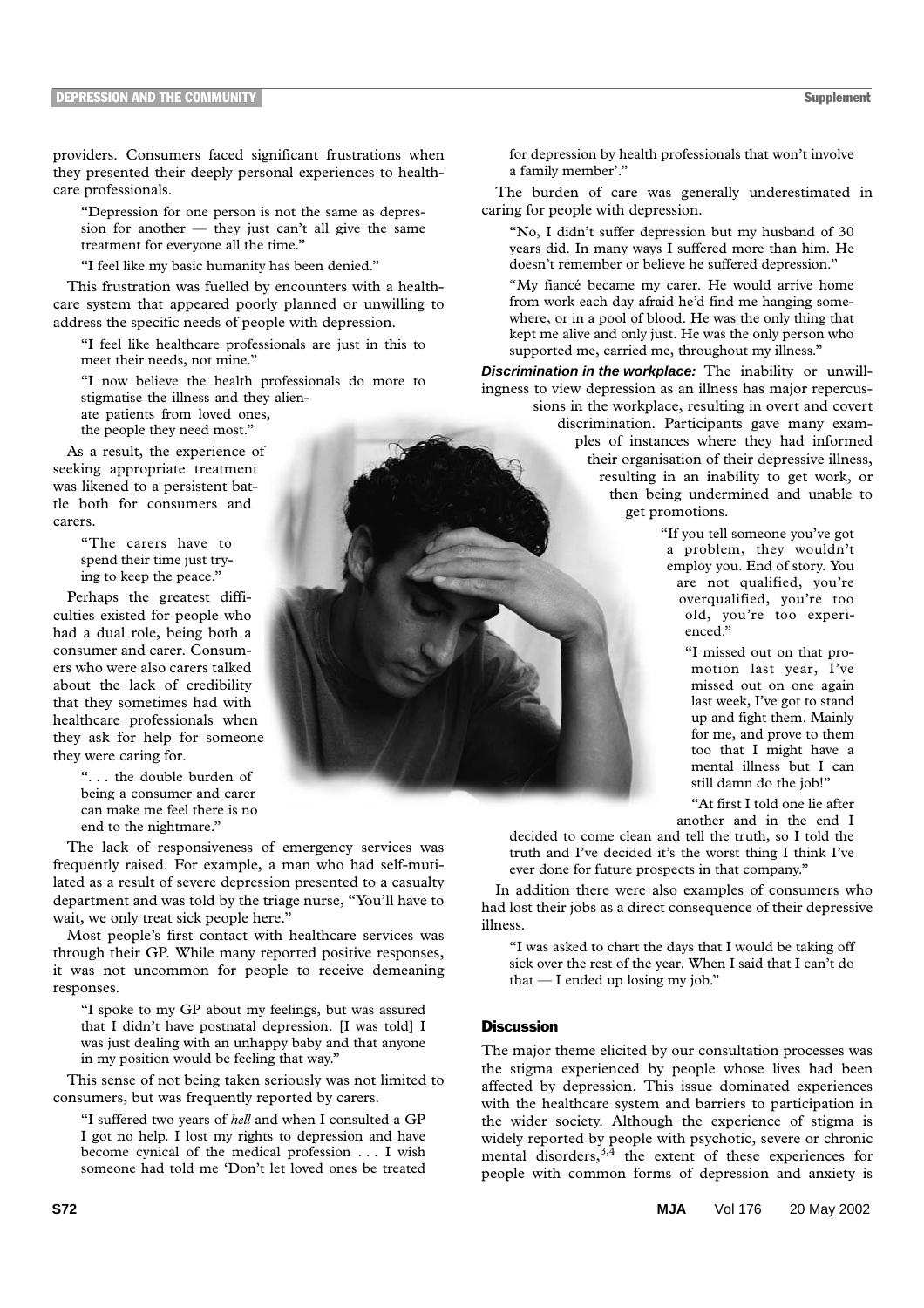#### 2: A consumer and carer agenda for people whose lives have been affected by depression and related disorders

- **A. Within healthcare services**
- Development of more responsive primary and specialist care sectors;
- Education of healthcare professionals to ensure that they do not contribute to the stigmatisation of people with depression or anxiety;
- Development of improved information resources for people provided with treatments;
- Provision of more information about services and treatments available;
- Advocacy for improved access to non-pharmacological forms of care at low cost to consumers;
- Advocacy for better professions-based responses to the maldistribution of specialist services;
- Support for the development of accessible self-help, mutual support and other non-professional care agencies;
- Promotion of the key roles of carers, particularly to primary care professionals;
- Promotion of a broader model of recovery from illness than that associated with the medical notion of 'remission of symptoms';
- Development of novel measures of service quality and mechanisms for collecting such data routinely within healthcare services; and
- Development of measures of consumer- and carer-based concepts of clinical recovery that can be incorporated in treatment and healthcare services research.
- **B. Broader community priorities**
- Reduction of stigma through increasing community awareness and the promotion of the experiences of people with depression or anxiety;
- Workplace and schools-based education programs;
- Development of depression prevention programs, particularly for young people;
- Development of education resources for the wider community concerning common symptoms of depression or anxiety, as well as how to go about accessing appropriate care; and
- Initiating response to formal barriers, such as exclusion from life and income protection insurance.

surprising. Many of the people reporting these experiences had only received treatment in the primary care sector. Most had resumed active lives and returned to work. However, the responses of the community and the healthcare services to people with depression and anxiety appear not to differ greatly from the responses to people with psychotic or chronic forms of mental illness. All face major ongoing barriers to social participation and many report being demeaned by their experiences with healthcare service providers.

As many of these people are not compelled to seek treatment, the widespread experience of stigma contributes significantly to delays in seeking treatment, reluctance to access specialist care and reluctance to continue medical treatments. The widespread lack of empathy and understanding from the general public, employers, insurers and other social institutions may be underpinned by ignorance rather than active discrimination,  $7,8$  and is consistent with broader surveys of community attitudes in Australia.<sup>8-10</sup>

The reported attitudes of healthcare providers are serious evidence of professional failure to view mental disorders as major *general health* concerns. Many of the experiences portray a healthcare system that has not given sufficient consideration to issues such as access, cost, physical characteristics of treatment settings, integration of medical and psychological care, natural history of illness, disability due to illness, ongoing personal and social needs and factors that predict long-term recovery.<sup>11,12</sup> Consumers and carers perceived services as focusing largely on reducing danger of self-harm or promoting remission of symptoms rather than promoting notions of personal recovery, long-term outcomes or return to full social participation. A recent international review<sup>13</sup> of Australia's National Mental Health Strategy (1993–2003) noted that consumers and carers:

 ". . . are still not fully satisfied with the rate of progress [in terms of change in mental health services] as their expectations of *service responsiveness and quality* still outstrip their direct experience." [p 15, emphasis added]

Through both traditional (eg, consultation with representative organisations) and novel (eg, consultation via the Internet and community meetings about depression) strategies, we sought to actively recruit people with depression and their families whose perspectives may not have been included previously. We believe that this resulted in highlighting perspectives that have not received adequate public attention. This has assisted us to develop an agenda for promoting consumer and carer issues for people whose lives have been affected by depression or related disorders (Box 2).

A limitation of our approach is that we did not recruit a representative sample of people attending primary or secondary care services. Participants might have been more likely to have had negative experiences. Further, as the focus groups did not specifically seek reports of positive experiences, the overall picture might not be as bleak as the experiences highlighted here. An alternative approach, at least with regard to experiences with healthcare services, is to assess consumers' experiences of care quantitatively. Studies of this type have been conducted in association with the Australian National Survey of Mental Health and Wellbeing, and suggest that many people with depression and anxiety do have their basic needs for care met by healthcare services.<sup>14</sup>

Consistent with international reviews of the situation in Australia, $13$  it is time to move from tokenism to a more mature state in which the role of consumers and carers is respected and affirmed. It is our intention to continue to expand the breadth of this consultation process and provide more in-depth and ongoing analysis. Additional priorities are to promote mechanisms (and methods) for ongoing consumer- and carer-based monitoring of the quality of services provided $12$  and to include key measures of consumer- and carer-based concepts of meaningful outcomes in future treatment and healthcare services research. By working with consumers and carers, *beyondblue* gives a public voice to people whose lives have been affected by depression. We are committed to increasing community awareness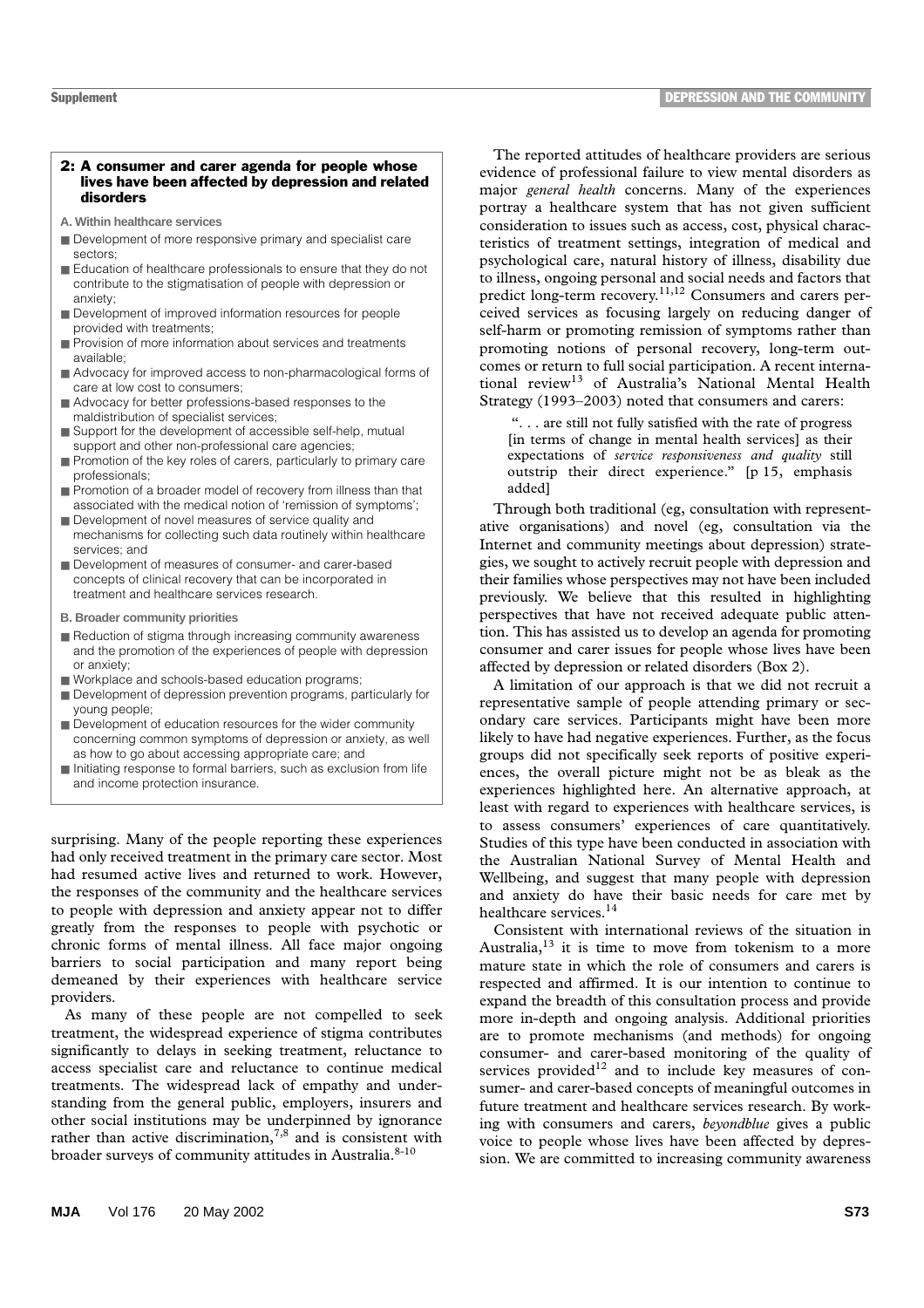of depression and destigmatising the illness, so that ultimately the well is *not so steep, nor so deep*.

# Acknowledgements

Bernard McNair wishes to acknowledge the support of his employers Wesley Mission Sydney and, in particular, Rev. Dr Gordon Moyes AM and Mr Mark Caldwell for their support of work with *beyondblue*. We also thank Ms Laurie Flynn of Columbia University, New York City, for her invaluable input and support into the focus group program.

We would also like to express our gratitude to the consumers and carers who have provided feedback and shared their thoughts and feelings via *beyondblue* community forums, focus groups and website. The editorial assistance of Cristina Ricci was greatly appreciated.

# **References**

- 1. Mental Health Consumer Outcomes Task Force. Mental health: statement of rights and responsibilities. Canberra: AGPS, 1991.
- 2. Australian Health Ministers. National mental health policy. Canberra: AGPS, 1992.
- 3. Mitchell PB, Hadzi-Pavlovic D, Manji K, editors. Fifty years of treatments for bipolar disorder: a celebration of John Cade's discovery. *Aust N Z J Psychiatry* 1999; 33 Suppl S1-S122.
- 4. Lewis LJ. A consumer perspective of diagnosis and treatment of chronic major depression. *J Clin Psychiatry* 2001; 62 Suppl 6: 30-34.
- 5. Henderson S, Andrews G, Hall W. Australia's mental health: an overview of the general population survey. *Aust N Z J Psychiatry* 2000; 34: 197-205.
- 6. Hickie IB, Davenport TA, Naismith SL, et al. Treatment of common mental disorders in Australian general practice. *Med J Aust* 2001; 175 Suppl Jul 16: S25-S30.
- 7. Jorm AF. Mental health literacy. Public knowledge and beliefs about mental disorders. *Br J Psychiatry* 2000; 177: 396-401.
- 8. Highet NJ, Hickie IB, Davenport TA. Monitoring awareness of and attitudes to depression in Australia. *Med J Aust* 2002; 176 Suppl May 20: S63-S68.
- 9. Jorm AF, Korten AE, Jacomb PA, et al. 'Mental health literacy': a survey of the public's ability to recognise mental disorders and their beliefs about the effectiveness of treatment. *Med J Aust* 1997; 166: 182-186.
- 10. Goldney RD, Fisher LJ, Wilson DH. Mental health literacy: an impediment to the optimum treatment of major depression in the community. *J Affect Disord* 2001; 64: 277-284.
- 11. Hickie IB, Davenport TA, Naismith SL, Scott EM on behalf of the SPHERE National Secretariat. Conclusions about the assessment and management of common mental disorders in Australian general practice. *Med J Aust* 2001; 175 Suppl Jul 16: S52-S55.
- 12. Hickie IB. Building a 'national coalition for people with depression'. *Australas Psychiatry* 2000; 8: 125-131.
- 13. Thornicroft G, Betts V. International Mid-Term Review of the Second National Mental Health Plan for Australia. Canberra: Mental Health and Special Programs Branch, Department of Health and Ageing, 2002.
- 14. Meadows G, Burgess P, Bobevski I, et al. Perceived need for mental health care: influences of diagnosis, demography and disability. *Psychol Med* 2002; 32: 299-  $309.$

# Appendix: Experiences of people whose lives have been affected by depression and related disorders

#### 1. Fay's story

My experiences with healthcare services/providers have been varied. However, in the vast majority of cases, it has been negative, and often to the extreme. Trying to find a general practitioner who is au fait with mental illnesses is very difficult. Those who do have some knowledge and compassion about the predicament of mental illness are very often extremely busy and cannot generally afford you the time needed. I saw several psychologists and psychiatrists before I found the psychiatrist who led me to discover the positive, creative, passionate, well person I am now.

Mental illness is not only life threatening from the point of view of suicide or falling from a building with the notion that you can fly. I am a diagnosed sufferer of mental illness; however, I am also a mother. On two separate occasions, the lives of my daughters have hung in the balance because of doctors and their staff disbelieving the concerns I held for my children's health, patronised and shunned until I found doctors who cared for my children instead of stigmatising me. The first occasion saw my baby daughter hospitalised, only a few hours left to live from severe dehydration. On the second occasion my teenage daughter had an emergency appendectomy, suffering complications of gangrene.

The problem is magnified when, as a mentally ill parent, you present with a mentally ill teenage child for treatment. Evidence of your child's self-harm is often not enough for doctors to accept the fears of the consumer parent. My daughter was denied care on the occasion I phoned the mobile treatment team. They would not believe my concerns for my daughter, questioning my mental state. She went on to cut her wrists later that evening.

Consumers who are carers . . . we live this terrible, frightening, lonely predicament.

#### 2. David's experience

I am a "consumer" of mental health services, having had two episodes of suicidal "depression", first in 1979 and again in 1995–1999. During this most recent period I received a variety of treatments, some of which helped, some not at all and some that made things worse. During and since this most recent episode I have learned much about depression and was initially excited by beyondblue, but have been disappointed to find that what beyondblue is telling us about depression is very different from my own experience of it.

My own recovery, now more than two years strong, only began when I bravely (some said foolishly at the time) stopped taking the medications that were truly making my crisis worse — my two serious suicide attempts occurred while I was taking these drugs. I found that I had to somehow reconcile the conflict between my deepest, innermost sense of self with my sense of self in the world in which I lived — the conflict between the "inhere" and the "out-there". I was very fortunate to receive some spiritual (not religious) and psychological counselling which has helped me with this.

I am now drug free and very content with my life and have resumed part-time work as a university lecturer. I am also free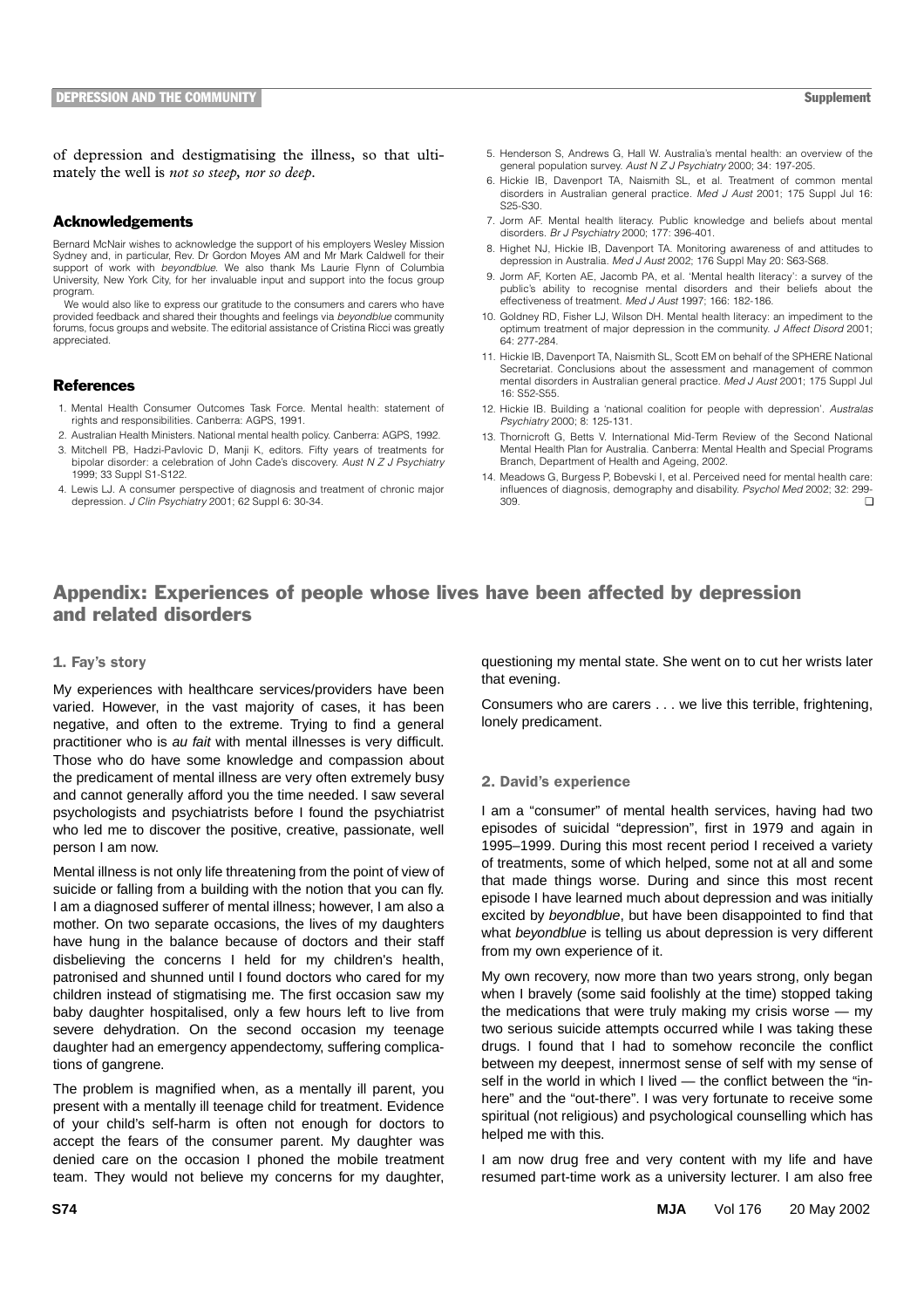and willing to share my story in the hope that it may possibly help some others.

# 3. Ingrid's story: "Everything happens for a reason"

I am just emerging from a painful hibernation, my psychological prison.

I tried to sleep my life away and, like an alcoholic, reached for another refill of ice-cream and chocolate. Not loving myself enough to control the intake or care about the consequences. I had no energy or desire for anything. Food was comfort and sleep, refuge. For weeks I tried to climb out of my emptiness and kept telling myself I would get over this, everything happens for a reason. I knew I would eventually come out; I always do.

Usually a typical extrovert, I have it all: a loving partner and fouryear-old daughter. I run a successful, rewarding business, and lead a full social life, until a cloud descends.

A positive from having re-occurring depression is my ability to connect with others with similar challenges.

Many of my family members, friends, and business associates have been struck with varying forms of mental illness. These spirits are mothers, fathers, daughters, and sons, often intelligent, educated, married, single, professionals, students, of varying ages . . . all with humbling stories.

In sharing experiences, these voices echo similar sentiments. People's reactions to their admissions of mental imperfections.

". . . other people are in a far worse predicament . . . snap out of it . . . what have you got to be depressed about? . . . Think positive. . . . Life has been so good to you . . . People used to be tougher in our day . . ."

# If it were only that easy!

Treatments and success rates have been as mixed as the personalities that mental illness strikes. Some have reported positive outcomes, many others have not. Sadly, a number of people appear reluctant to seek treatment or guidance.

I owe my sanity, gratitude and life to my partner and psychiatrist. They have been my spiritual leaders for the last 18 years, picking me up when I fall, helping me brush off the dirt from my knees, and standing up and walking proudly forward.

#### 4. Janne's experience

Mental illness and the provision of care by primary healthcare services are gaining greater significance and Commonwealth support.

My medical and mental health needs have been cared for by my general practitioner for over 10 years. I see a psychiatrist regularly. I trust and value both, and the fact that I am alive today is testimony to their diligence and care.

Depression and anxiety disorders impact on my life each day, always there.

I receive my care from the private sector. I do not have access to a multidisciplinary team, case manager or community services. My general practitioner attempts to fulfil this role. Her links to psychiatric services are limited. She is skilled and trained

sufficiently, which partly fills this void. I know she has been financially disadvantaged in providing that care.

My mental health issues are complex and need specialist ongoing intervention. However, the role that my general practitioner plays is crucial. Her approach is different from that of specialist medical practice.

She cares and monitors my medical and physical needs, some of which are medication or anxiety related. We look at the burden of day-to-day needs, as well as relationship, social and work difficulties. She knows my personal and family histories and medical illnesses. She knows my family and the impact that my mental health issues have on them.

We continue to maintain an ongoing relationship, because that is the role of a general practitioner. She deals with me, the whole person, and offers me true holistic care, for the long term.

I have felt the impact of mental illness with the loss of friends, discrimination in the workplace in South Australia, a State with no redress, and areas such as declined life insurance.

She gives me time, support and hope. She is an essential cog in the medical wheel. She keeps me alive, she accepts  $me$  something I value beyond words.

# 5. Janice's experience

My father had breakdowns, abused me mentally and sexually. I grew up being made to feel responsible for him. Sometimes in a world of my own I protected myself from situations I couldn't handle. The mental health system of 50 years ago failed him and us as a family.

I grew up, married, had children, but postnatal depression didn't exist 35 years ago and there was no help for the dark times, the self-hating times, the terror that I would end up like my father. I would lock myself in my room, or the kids outside, in case I hurt them. There were times I did. I was known as a bitch among the in-laws. No help from my husband as he worked a job and helped on the family farm. My own family, so used to the way we grew up, thought my problems were just an extension of that period. I consulted medicos one after the other — no help. I was fighting for my sanity and no one was listening.

Ten years into my marriage, finally a psychiatrist diagnosed and believed I had depression. Amazing! I had a crisis earlier in 2001 and in desperation rang the mental health number. Another doctor was found. At last, light at the end of the tunnel. Life without the terrible rages and the self-loathing is good; my mind seems to be free of the fuzz that constantly inhabited it. I enjoy reading properly again. To experience calmness and the self-confidence I so desperately wanted is wonderful.

Some of those who put obstacles in my way and refused to help me now struggle out of their own terrible depths of depression and breakdowns. As I genuinely hope and pray for them the hopelessness and bitterness I lived with for so long is dissipating at long last. My husband and kids have always believed in me. Now, at 55, I am also able to believe in myself.